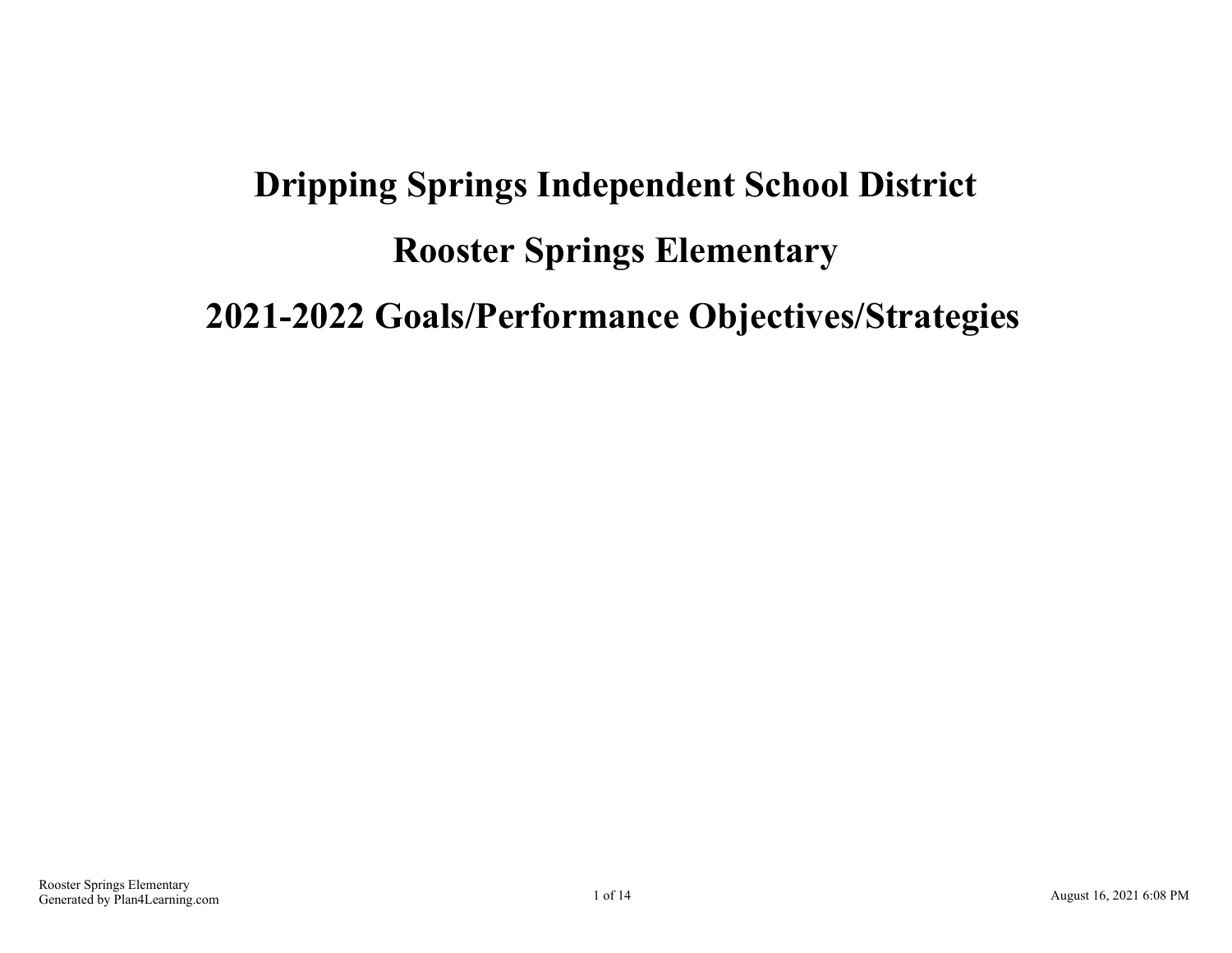### **Table of Contents**

| Goals                                                                                                                                                                                                                                                                                                                                                |                 |
|------------------------------------------------------------------------------------------------------------------------------------------------------------------------------------------------------------------------------------------------------------------------------------------------------------------------------------------------------|-----------------|
| Goal 1: Student Achievement: DSISD Life Changers will holistically and strategically develop and support the academic growth of all students.                                                                                                                                                                                                        |                 |
| Goal 2: Staff Quality, Recruitment, and Retention: Support the vision and mission of the district by placing a Life Changer in every position.                                                                                                                                                                                                       |                 |
| Goal 3: School Culture, Communication, and Compliance: All students will be educated in a safe environment that promotes collaborative and positive communication<br>within the organization that effectively and efficiently manages operational, programmatic, and fiscal compliance.                                                              | $\mathbf{R}$    |
| Goal 4: Social-Emotional, Mental, and Health Wellness: DSISD will support and enhance students' social and emotional skills, attitudes, relationships, academic<br>performance, and perceptions of classroom and school climate through comprehensive social-emotional/counseling and health wellness programs designed to address<br>student needs. | 10 <sup>1</sup> |
| Goal 5: Parent Engagement: DSISD will increase parent engagement and stakeholder involvement at both the campus and district level by making families feel<br>welcomed through building meaningful connections and increased communication throughout the district and on all campuses.                                                              |                 |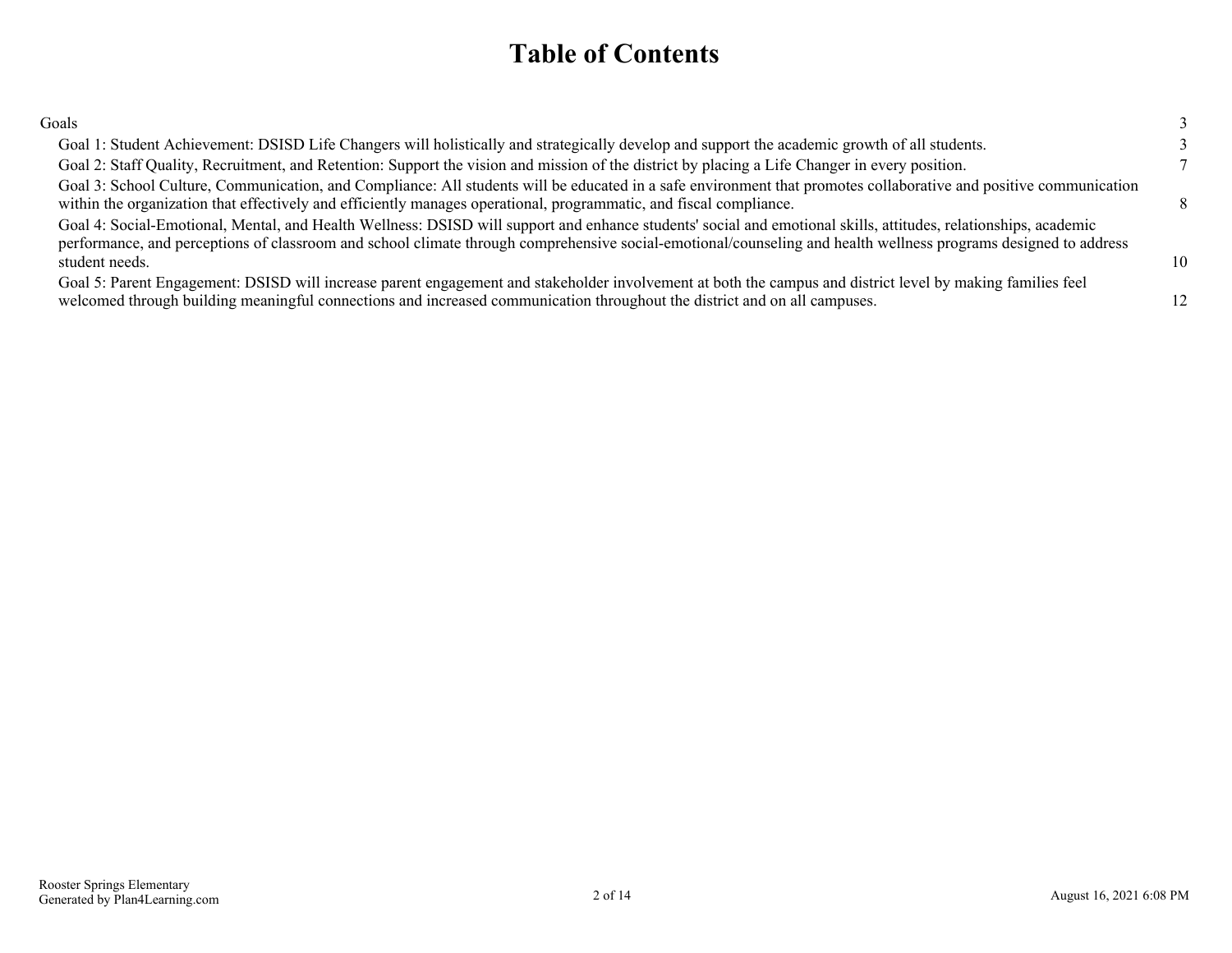## **Goals**

<span id="page-2-0"></span>**Goal 1:** Student Achievement:

DSISD Life Changers will holistically and strategically develop and support the academic growth of all students.

**Performance Objective 1:** Students will demonstrate growth from previous years as measured by multiple data sources.

**Evaluation Data Sources:** STAAR/EOC/TELPAS/MAP/DRA/CLI Engage/TPRI/Tejas Lee/TX KEA/Common Formative Assessments/Attendance/Course Completion/Professional Learning Opportunities/

| <b>Strategy 1 Details</b>                                                                                                                                                                                                                                                                                                                                                                                                                                               |                | <b>Reviews</b>   |     |                  |  |  |
|-------------------------------------------------------------------------------------------------------------------------------------------------------------------------------------------------------------------------------------------------------------------------------------------------------------------------------------------------------------------------------------------------------------------------------------------------------------------------|----------------|------------------|-----|------------------|--|--|
| Strategy 1: Instruction: The campus will provide TEKS-based, evidence-based, instructional resources, instructional                                                                                                                                                                                                                                                                                                                                                     |                | Formative        |     | <b>Summative</b> |  |  |
| planning, professional development, and instructional technology across all subject areas. The campus will continue to<br>utilize small group instruction to enhance reading and math. At Rooster Springs Elementary, teachers will meet with                                                                                                                                                                                                                           | <b>Sept</b>    | <b>Nov</b>       | Mar | <b>May</b>       |  |  |
| Tier 1 students 2-3 times per week, Tier 2 students 3-4 times a week, and Tier 3 students daily.                                                                                                                                                                                                                                                                                                                                                                        |                |                  |     |                  |  |  |
| Strategy's Expected Result/Impact: All classroom teachers create small group reading and small group<br>math lesson plans.                                                                                                                                                                                                                                                                                                                                              |                |                  |     |                  |  |  |
| Staff Responsible for Monitoring: Principal, Assistant Principal, and Instructional Coach                                                                                                                                                                                                                                                                                                                                                                               |                |                  |     |                  |  |  |
| <b>Strategy 2 Details</b>                                                                                                                                                                                                                                                                                                                                                                                                                                               | <b>Reviews</b> |                  |     |                  |  |  |
| <b>Strategy 2:</b> Reading/Writing/ELAR: The campus will continue to utilize small group instruction to enhance reading                                                                                                                                                                                                                                                                                                                                                 | Formative      |                  |     | <b>Summative</b> |  |  |
| and writing.                                                                                                                                                                                                                                                                                                                                                                                                                                                            | <b>Sept</b>    | <b>Nov</b>       | Mar | <b>May</b>       |  |  |
| Strategy's Expected Result/Impact: Teachers will meet with small groups of students during core content<br>instruction and during What I Need (WIN) time. Small group instruction will be reflected in daily schedules<br>and observed through classroom visits. The ELAR Vertical Team will meet three times per semester to<br>ensure alignment with experiences.                                                                                                     |                |                  |     |                  |  |  |
| Staff Responsible for Monitoring: Principal, Assistant Principal, and Instructional Coach                                                                                                                                                                                                                                                                                                                                                                               |                |                  |     |                  |  |  |
| <b>Strategy 3 Details</b>                                                                                                                                                                                                                                                                                                                                                                                                                                               |                | <b>Reviews</b>   |     |                  |  |  |
| <b>Strategy 3:</b> Math: The campus will continue to utilize small group instruction to enhance math. Specific numeracy                                                                                                                                                                                                                                                                                                                                                 |                | <b>Formative</b> |     | <b>Summative</b> |  |  |
| instruction will be utilized.                                                                                                                                                                                                                                                                                                                                                                                                                                           | <b>Sept</b>    | <b>Nov</b>       | Mar | <b>May</b>       |  |  |
| Strategy's Expected Result/Impact: Teachers will meet with small groups of students during core content<br>instruction and during What I Need (WIN) time. Small group instruction will be reflected in daily schedules<br>and observed through classroom visits. The Math Vertical Team will meet three times per semester to ensure<br>alignment with experiences.<br><b>Staff Responsible for Monitoring:</b> Principal, Assistant Principal, and Instructional Coach |                |                  |     |                  |  |  |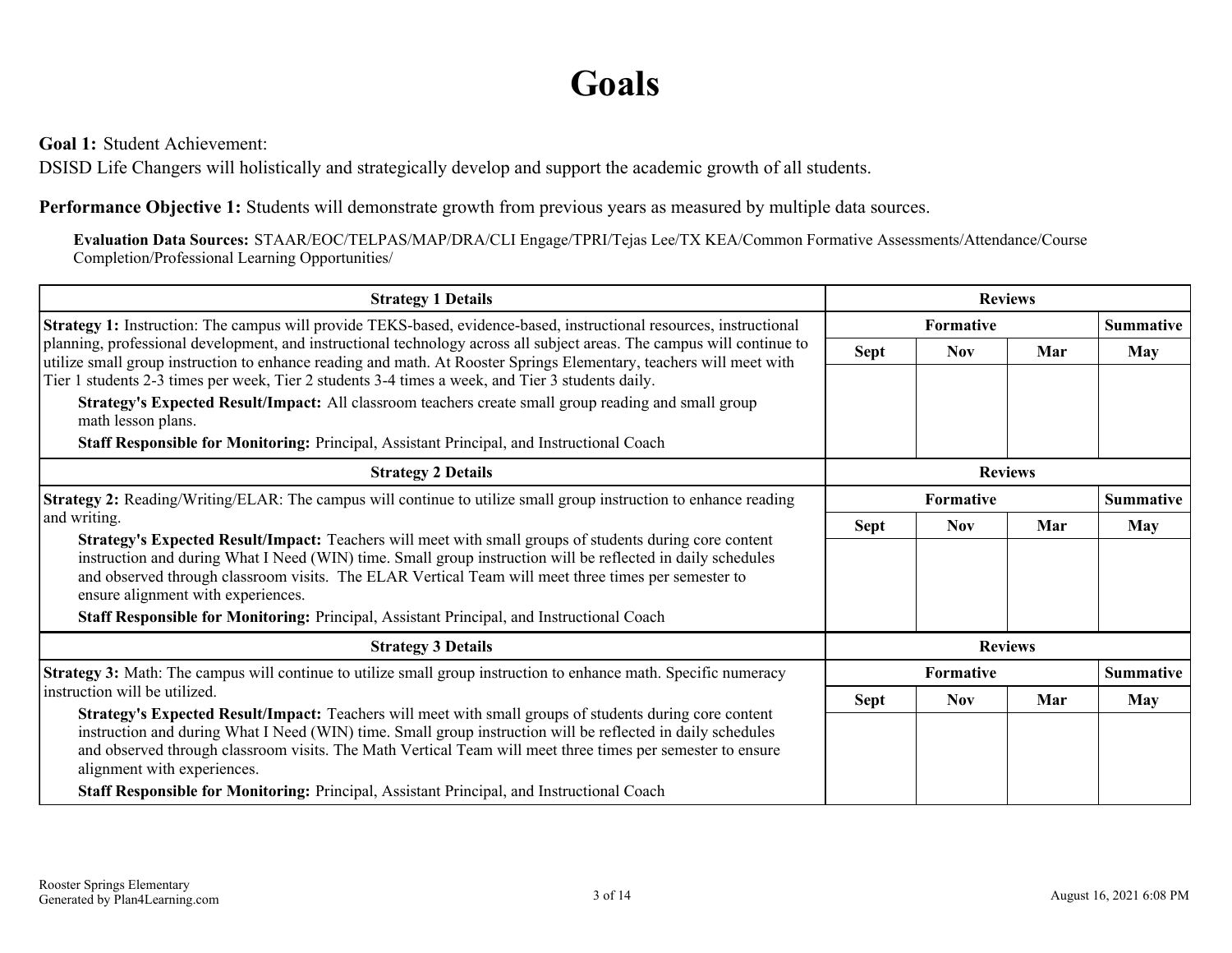| <b>Sept</b>    | <b>Formative</b><br><b>Nov</b> | Mar | <b>Summative</b><br>May          |
|----------------|--------------------------------|-----|----------------------------------|
|                |                                |     |                                  |
|                |                                |     |                                  |
|                |                                |     |                                  |
|                | <b>Formative</b>               |     | <b>Summative</b>                 |
| <b>Sept</b>    | <b>Nov</b>                     | Mar | May                              |
| <b>Reviews</b> |                                |     |                                  |
|                | <b>Formative</b>               |     | <b>Summative</b>                 |
| <b>Sept</b>    | <b>Nov</b>                     | Mar | <b>May</b>                       |
|                |                                |     |                                  |
|                | <b>Formative</b>               |     | <b>Summative</b>                 |
| <b>Sept</b>    | <b>Nov</b>                     | Mar | <b>May</b>                       |
| <b>Reviews</b> |                                |     |                                  |
|                | <b>Formative</b>               |     | <b>Summative</b>                 |
| <b>Sept</b>    | <b>Nov</b>                     | Mar | <b>May</b>                       |
|                |                                |     | <b>Reviews</b><br><b>Reviews</b> |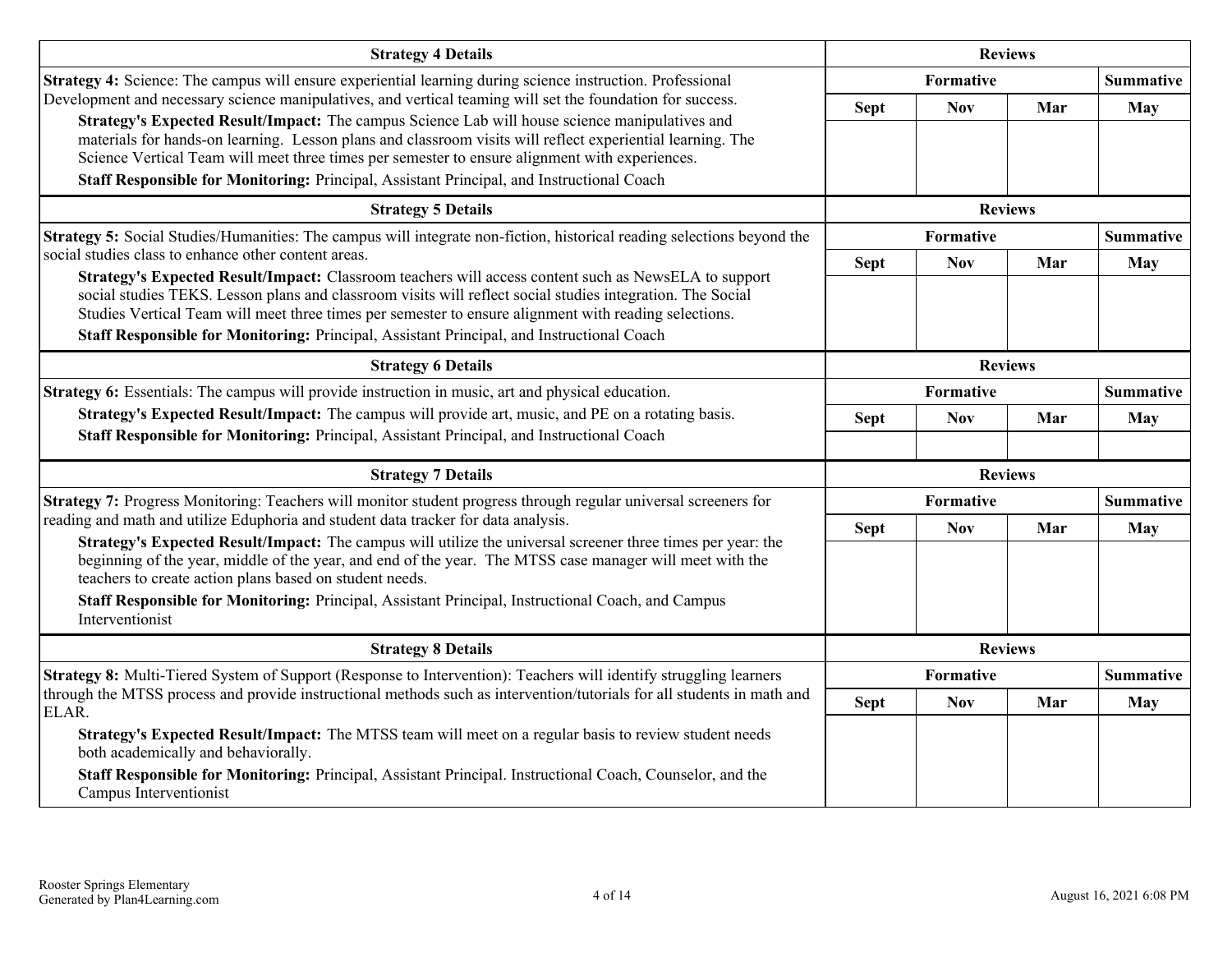| <b>Strategy 9 Details</b>                                                                                                                                                                                                                                                                                                                |             | <b>Reviews</b> |                |                  |
|------------------------------------------------------------------------------------------------------------------------------------------------------------------------------------------------------------------------------------------------------------------------------------------------------------------------------------------|-------------|----------------|----------------|------------------|
| Strategy 9: Data and Assessment: The campus will utilize district assessment procedures to support teachers in the                                                                                                                                                                                                                       |             | Formative      |                | <b>Summative</b> |
| analysis of data and in making real-time adjustments to both classroom and student-specific instruction. At Rooster<br>Springs Elementary, the campus will meet weekly in grade level Professional Learning Communities (PLC) to analyze<br>learner evidence and plan for the next steps (enrichment/intervention).                      | <b>Sept</b> | <b>Nov</b>     | Mar            | <b>May</b>       |
| Strategy's Expected Result/Impact: Weekly PLC meetings; Agendas; Student data                                                                                                                                                                                                                                                            |             |                |                |                  |
| Staff Responsible for Monitoring: Principal, Assistant Principal, and Instructional Coach                                                                                                                                                                                                                                                |             |                |                |                  |
| <b>Strategy 10 Details</b>                                                                                                                                                                                                                                                                                                               |             |                | <b>Reviews</b> |                  |
| Strategy 10: English Learners: The campus will focus on the development of academic language proficiency level                                                                                                                                                                                                                           |             | Formative      |                | <b>Summative</b> |
| descriptions for listening, speaking, reading and writing.                                                                                                                                                                                                                                                                               | <b>Sept</b> | <b>Nov</b>     | Mar            | <b>May</b>       |
| Strategy's Expected Result/Impact: Teachers will utilize research-based practices to support ELPS.<br>Provide professional learning opportunities to meet the language needs of English Learners. Monitor<br>language acquisition through local assessments and TELPAS.<br><b>Staff Responsible for Monitoring: LPAC Chair</b>           |             |                |                |                  |
| <b>Strategy 11 Details</b>                                                                                                                                                                                                                                                                                                               |             | <b>Reviews</b> |                |                  |
| Strategy 11: Special Education Services: The campus will focus on purposeful instructional planning to enhance                                                                                                                                                                                                                           | Formative   |                |                | <b>Summative</b> |
| content knowledge of special education teachers for increased academic achievement of students receiving services as<br>identified through the ARD process and documented in their IEP. The campus will follow district established<br>procedures for child find, referrals and evaluations.                                             | <b>Sept</b> | <b>Nov</b>     | Mar            | <b>May</b>       |
| Strategy's Expected Result/Impact: Ensure compliance with Special Education programming. Provide<br>necessary training and support to meet the needs of various abilities.                                                                                                                                                               |             |                |                |                  |
| Staff Responsible for Monitoring: Principal and Assistant Principal                                                                                                                                                                                                                                                                      |             |                |                |                  |
| <b>Strategy 12 Details</b>                                                                                                                                                                                                                                                                                                               |             |                | <b>Reviews</b> |                  |
| Strategy 12: Dyslexia Services: Students with dyslexia will be identified and evaluated in a timely manner.<br>Accommodations and systematic instruction aligned to the requirements of the Texas Dyslexia Handbook will be                                                                                                              | Formative   |                |                | <b>Summative</b> |
| provided.                                                                                                                                                                                                                                                                                                                                | <b>Sept</b> | <b>Nov</b>     | Mar            | <b>May</b>       |
| Strategy's Expected Result/Impact: Ensure program compliance. Provide support with scheduling,<br>ongoing professional training, and resources.                                                                                                                                                                                          |             |                |                |                  |
| Staff Responsible for Monitoring: Principal and Assistant Principal                                                                                                                                                                                                                                                                      |             |                |                |                  |
| <b>Strategy 13 Details</b>                                                                                                                                                                                                                                                                                                               |             | <b>Reviews</b> |                |                  |
| Strategy 13: 504 Services: Campus administrators will ensure documentation of student accommodations based on                                                                                                                                                                                                                            |             | Formative      |                | <b>Summative</b> |
| evaluations/data and aligned directly to the student's disability. Teachers will access their student's 504 plans and<br>consistently provide the agreed upon accommodations to ensure ADA compliance for all students with disabilities. The<br>campus will adhere to established procedures for child find, referrals and evaluations. | <b>Sept</b> | <b>Nov</b>     | Mar            | <b>May</b>       |
| Strategy's Expected Result/Impact: Ensure program compliance. Provide support with training, ongoing<br>professional development, and resources.                                                                                                                                                                                         |             |                |                |                  |
| Staff Responsible for Monitoring: Principal and Assistant Principal                                                                                                                                                                                                                                                                      |             |                |                |                  |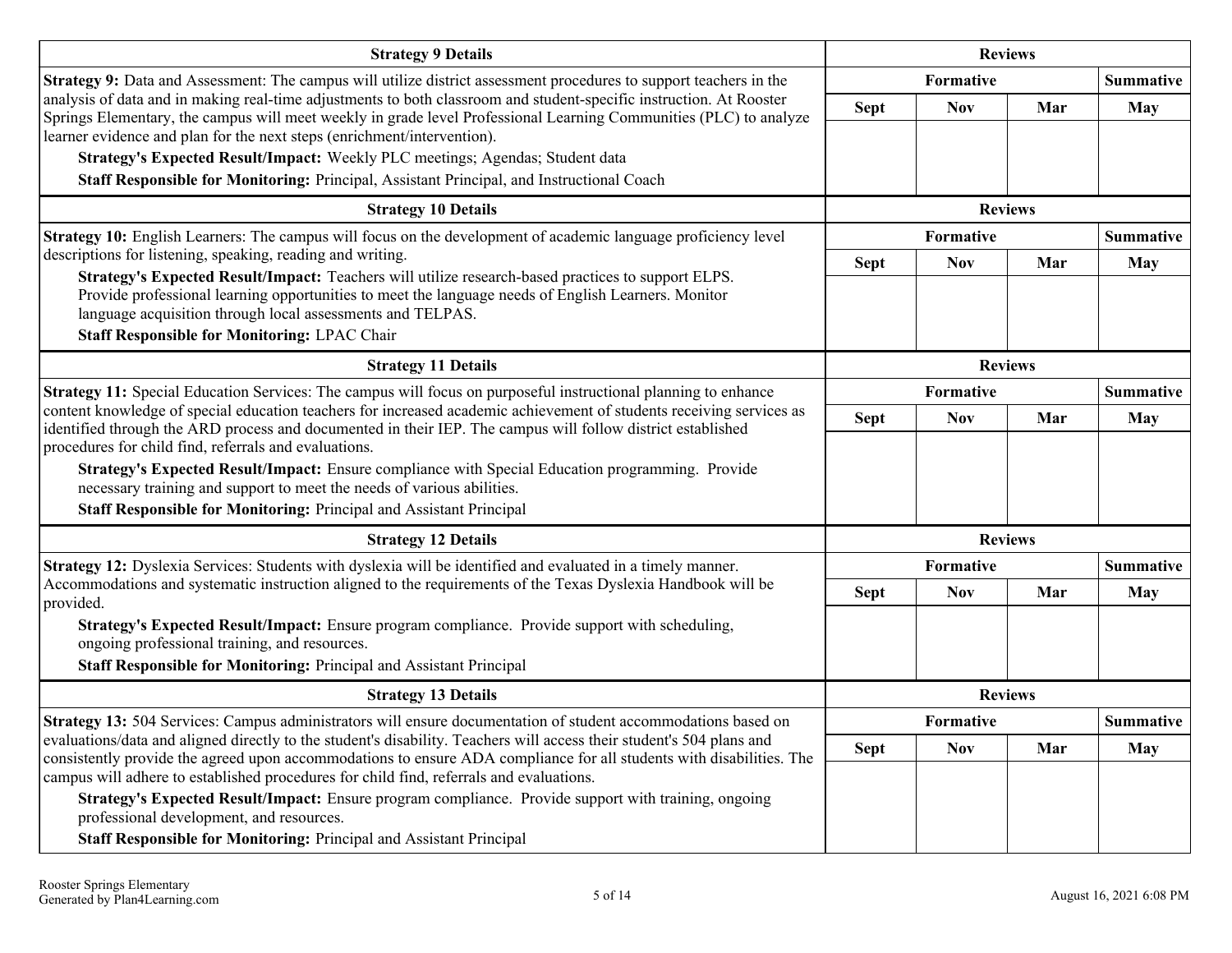| <b>Strategy 14 Details</b>                                                                                                                                                                                                                                                                                                                                                                                                                                                                              |                  | <b>Reviews</b>   |                |                  |  |
|---------------------------------------------------------------------------------------------------------------------------------------------------------------------------------------------------------------------------------------------------------------------------------------------------------------------------------------------------------------------------------------------------------------------------------------------------------------------------------------------------------|------------------|------------------|----------------|------------------|--|
| Strategy 14: Accelerated Instruction for At-Risk Students: Accelerated instruction will be provided for all students not                                                                                                                                                                                                                                                                                                                                                                                |                  | <b>Formative</b> |                | <b>Summative</b> |  |
| meeting the minimum standard on state assessments. These supplemental instructional opportunities can be provided by<br>enrichment classes and other methods during the school year and/or during summer school programs.                                                                                                                                                                                                                                                                               | <b>Sept</b>      | <b>Nov</b>       | Mar            | <b>May</b>       |  |
| Strategy's Expected Result/Impact: Teachers will meet with small groups of students during core content<br>instruction and during What I Need (WIN) time. Small group instruction will be reflected in daily schedules<br>and observed through classroom visits. Individualized intervention plans will be developed through MTSS<br>and progress monitored. WIN time will be master scheduled for K-5.<br>Staff Responsible for Monitoring: Principal, Assistant Principal, and Campus Interventionist |                  |                  |                |                  |  |
| <b>Strategy 15 Details</b>                                                                                                                                                                                                                                                                                                                                                                                                                                                                              | <b>Reviews</b>   |                  |                |                  |  |
| Strategy 15: Gifted and Talented: Teachers of G/T students will receive the appropriate amount of professional                                                                                                                                                                                                                                                                                                                                                                                          |                  | <b>Formative</b> |                | <b>Summative</b> |  |
| development (30 hours initial training, 6-hour annual update). The campus will adhere to established guidelines for GT<br>nominations, screening, selection and placement.                                                                                                                                                                                                                                                                                                                              | <b>Sept</b>      | <b>Nov</b>       | Mar            | <b>May</b>       |  |
| Strategy's Expected Result/Impact: Ensure program compliance. Provide support with scheduling,<br>professional development, and resources.                                                                                                                                                                                                                                                                                                                                                              |                  |                  |                |                  |  |
| Staff Responsible for Monitoring: Principal, Assistant Principal, and Instructional Coach                                                                                                                                                                                                                                                                                                                                                                                                               |                  |                  |                |                  |  |
| <b>Strategy 16 Details</b>                                                                                                                                                                                                                                                                                                                                                                                                                                                                              |                  | <b>Reviews</b>   |                |                  |  |
| Strategy 16: Early Childhood: Pre-K curriculum will be based upon the Pre-K guidelines aligned to the Kindergarten                                                                                                                                                                                                                                                                                                                                                                                      | <b>Formative</b> |                  |                | <b>Summative</b> |  |
| curriculum and will focus on early childhood literacy and mathematics. At Rooster Springs, a comprehensive family<br>engagement plan is utilized and distributed to families on an annual basis.                                                                                                                                                                                                                                                                                                        | <b>Sept</b>      | <b>Nov</b>       | Mar            | <b>May</b>       |  |
| Strategy's Expected Result/Impact: Provide support with scheduling, professional development, and<br>resources. Utilize ESGI to monitor skill acquisition in literacy and mathematics.                                                                                                                                                                                                                                                                                                                  |                  |                  |                |                  |  |
| Staff Responsible for Monitoring: Principal, Assistant Principal, and Instructional Coach                                                                                                                                                                                                                                                                                                                                                                                                               |                  |                  |                |                  |  |
| <b>Strategy 17 Details</b>                                                                                                                                                                                                                                                                                                                                                                                                                                                                              |                  |                  | <b>Reviews</b> |                  |  |
| Strategy 17: Kindergarten: The campus will provide resources to parents to ensure a smooth transition from early                                                                                                                                                                                                                                                                                                                                                                                        |                  | Formative        |                | <b>Summative</b> |  |
| childhood programs such as PK, daycare, and home-based childcare. At RSE, the campus plans events to transition<br>kindergarten students such as kindergarten round-up, meet the teacher night, and curriculum night.                                                                                                                                                                                                                                                                                   | <b>Sept</b>      | <b>Nov</b>       | Mar            | May              |  |
| Strategy's Expected Result/Impact: Provide support with scheduling and resources.                                                                                                                                                                                                                                                                                                                                                                                                                       |                  |                  |                |                  |  |
| Staff Responsible for Monitoring: Principal, Assistant Principal, and Instructional Coach                                                                                                                                                                                                                                                                                                                                                                                                               |                  |                  |                |                  |  |
| <b>Strategy 18 Details</b>                                                                                                                                                                                                                                                                                                                                                                                                                                                                              |                  | <b>Reviews</b>   |                |                  |  |
| Strategy 18: Technology: The campus will provide innovative practices such as blended learning, to enhance digital                                                                                                                                                                                                                                                                                                                                                                                      |                  | Formative        |                | <b>Summative</b> |  |
| citizenship, implement technology and digital learning lessons while delivering instruction. The campus provides access<br>to technology (hardware and software) for the purposes of teaching and learning for students and staff.                                                                                                                                                                                                                                                                      | <b>Sept</b>      | <b>Nov</b>       | Mar            | <b>May</b>       |  |
| Strategy's Expected Result/Impact: Provide support with scheduling, professional development, and<br>resources.                                                                                                                                                                                                                                                                                                                                                                                         |                  |                  |                |                  |  |
| Staff Responsible for Monitoring: Principal, Assistant Principal, Instructional Coach, and Facilitator of<br>Learning and Innovation                                                                                                                                                                                                                                                                                                                                                                    |                  |                  |                |                  |  |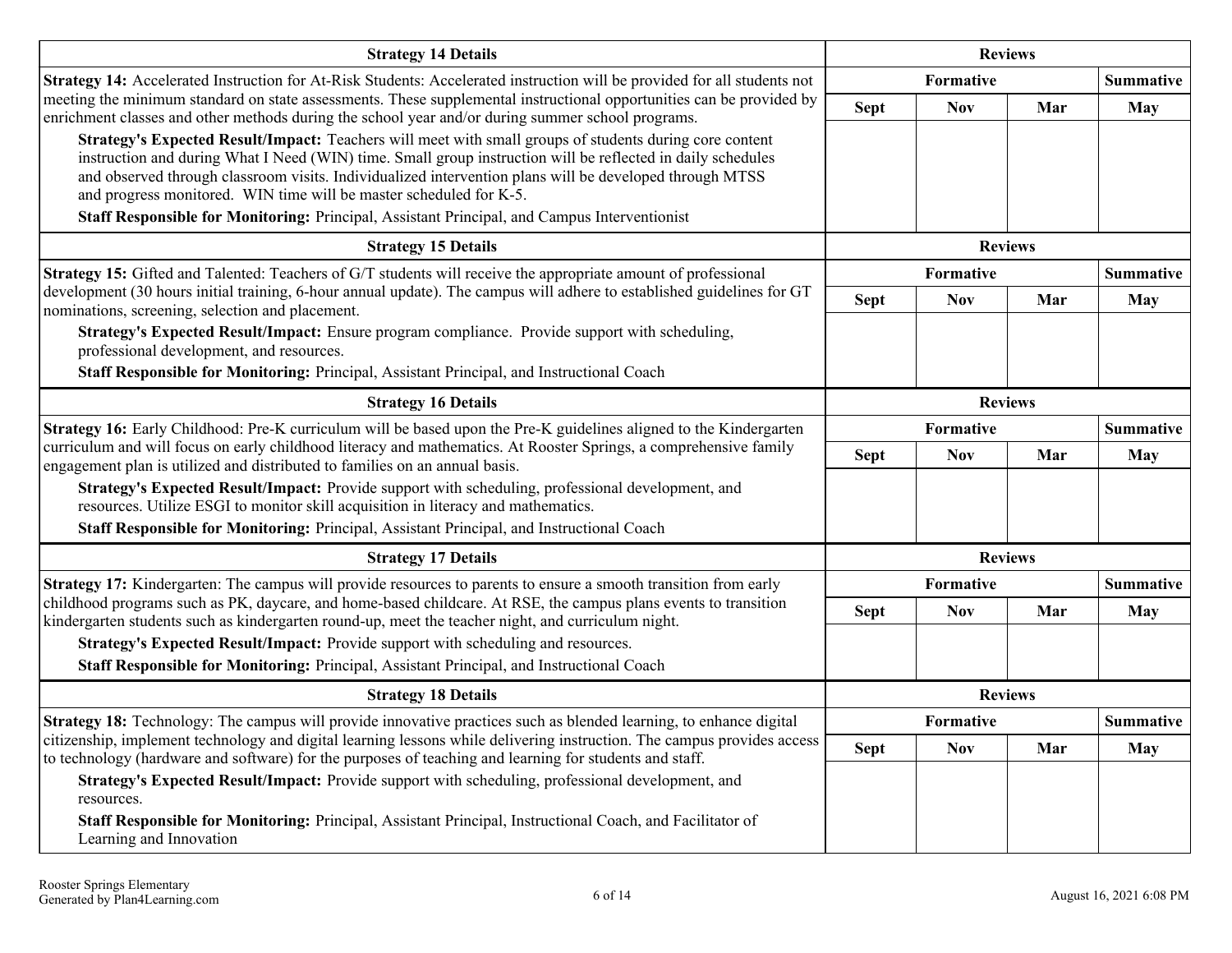| <b>Strategy 19 Details</b>                                                                                                                                                                                                                                                       | <b>Reviews</b>   |                  |     |                  |
|----------------------------------------------------------------------------------------------------------------------------------------------------------------------------------------------------------------------------------------------------------------------------------|------------------|------------------|-----|------------------|
| Strategy 19: Successful Transitions: The campus provides academic counseling support services to elementary students                                                                                                                                                             |                  | <b>Formative</b> |     | <b>Summative</b> |
| transitioning to the secondary campus. The campus will inform families of Tigers in Training and any other pertinent<br>middle school information.                                                                                                                               | <b>Sept</b>      | <b>Nov</b>       | Mar | May              |
| <b>Strategy's Expected Result/Impact:</b> Provide support with scheduling and communication of events.                                                                                                                                                                           |                  |                  |     |                  |
| Staff Responsible for Monitoring: Principal and Assistant Principal                                                                                                                                                                                                              |                  |                  |     |                  |
| <b>Strategy 20 Details</b>                                                                                                                                                                                                                                                       | <b>Reviews</b>   |                  |     |                  |
| Strategy 20: Increasing Attendance, Drop-Out Prevention: The campus will monitor attendance to provide intervention,<br>supports and a plan for the school year.                                                                                                                 | <b>Formative</b> |                  |     | <b>Summative</b> |
|                                                                                                                                                                                                                                                                                  | Sept             | <b>Nov</b>       | Mar | <b>May</b>       |
| Strategy's Expected Result/Impact: Weekly attendance reports and appropriate communication follow-up<br>(attendance letter, phone call, email, home visit). Learners experiencing attendance challenges will be<br>reviewed in MTSS for a plan of action to support the learner. |                  |                  |     |                  |
| <b>Staff Responsible for Monitoring: Principal and Assistant Principal</b>                                                                                                                                                                                                       |                  |                  |     |                  |
| <b>Strategy 21 Details</b>                                                                                                                                                                                                                                                       | <b>Reviews</b>   |                  |     |                  |
| <b>Strategy 21:</b> DAEP: The campus will monitor performance data of students served in the DAEP including student                                                                                                                                                              | <b>Formative</b> |                  |     | <b>Summative</b> |
| groups served, attendance rates, pre- post- assessment results, dropout rates, graduation rates and recidivism rates.                                                                                                                                                            | <b>Sept</b>      | <b>Nov</b>       | Mar | May              |
|                                                                                                                                                                                                                                                                                  |                  |                  |     |                  |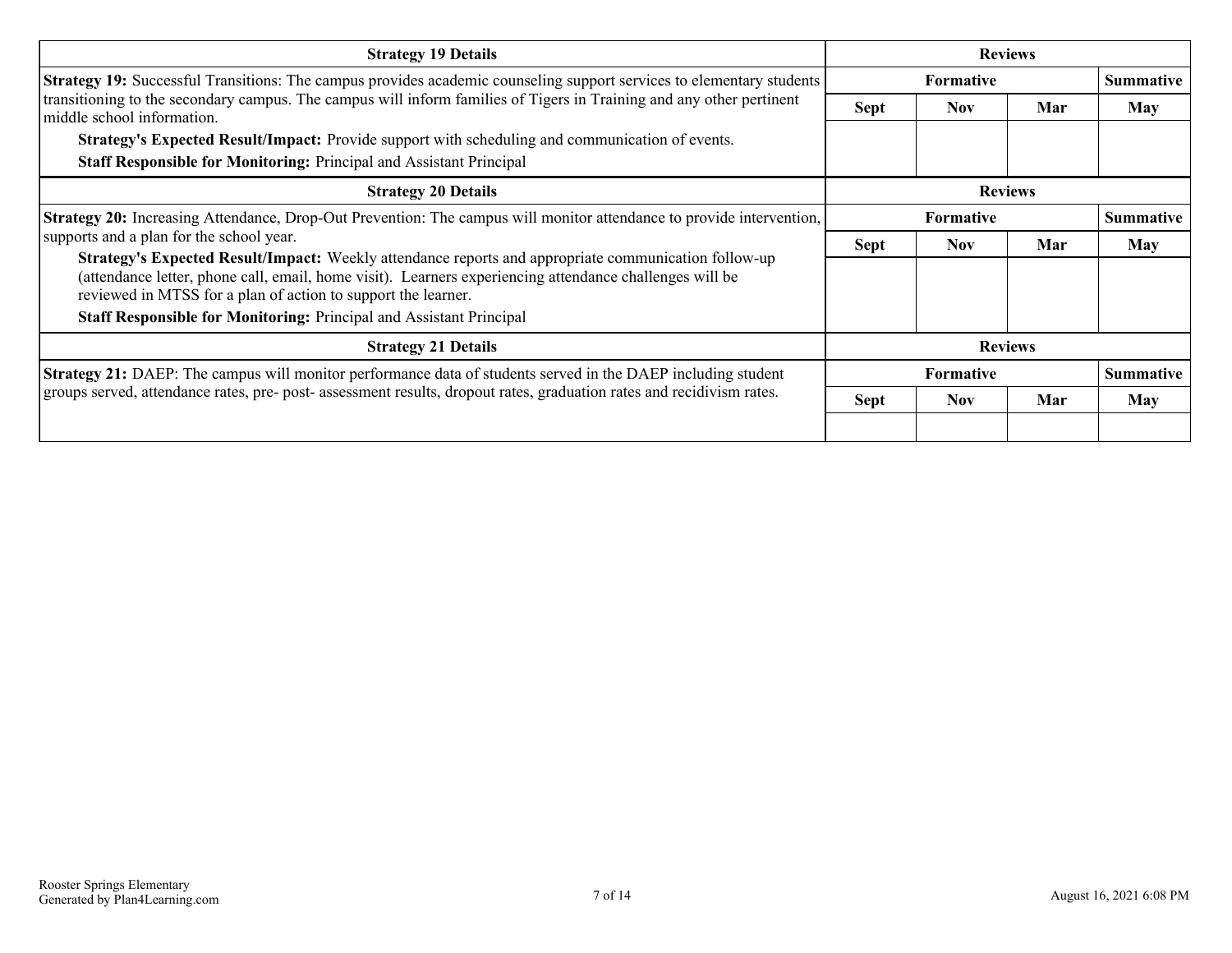<span id="page-7-0"></span>**Goal 2:** Staff Quality, Recruitment, and Retention:

Support the vision and mission of the district by placing a Life Changer in every position.

**Performance Objective 1:** The campus will hire high-quality staff, highly qualified paraprofessionals and develop, empower and sustain leaders who are committed to the vision and mission of the district.

**Evaluation Data Sources:** Paraprofessional Compliance Report, TEA Equity Plan, Retention Reports, ADDs data, Increased Student Achievement

| <b>Strategy 1 Details</b>                                                                                                                                                                                                                                                                                                                                                                 |                | <b>Reviews</b>   |     |                  |
|-------------------------------------------------------------------------------------------------------------------------------------------------------------------------------------------------------------------------------------------------------------------------------------------------------------------------------------------------------------------------------------------|----------------|------------------|-----|------------------|
| <b>Strategy 1:</b> Attract/Retain Staff: The campus will attract and retain highly qualified teachers for instruction and                                                                                                                                                                                                                                                                 |                | <b>Formative</b> |     | <b>Summative</b> |
| intervention/tutorials. The teacher mentoring system will be used to support and retain teachers.                                                                                                                                                                                                                                                                                         | <b>Sept</b>    | <b>Nov</b>       | Mar | <b>May</b>       |
| Strategy's Expected Result/Impact: The campus will utilize a rigorous hiring practice to attract staff that<br>has an aligned vision and core beliefs for student learning. New staff will partner with a mentor for ongoing<br>support throughout the year. The campus leadership team will meet quarterly with new staff to identify areas<br>of support and celebrate accomplishments. |                |                  |     |                  |
| Staff Responsible for Monitoring: Principal, Assistant Principal, and Instructional Coach                                                                                                                                                                                                                                                                                                 |                |                  |     |                  |
| <b>Strategy 2 Details</b>                                                                                                                                                                                                                                                                                                                                                                 |                | <b>Reviews</b>   |     |                  |
| <b>Strategy 2:</b> Professional Development: The campus will provide information and access to professional development                                                                                                                                                                                                                                                                   |                | Formative        |     | <b>Summative</b> |
| for teachers, administrators, paraprofessionals, and other staff as needed. New teachers will attend New Teacher<br>Orientation. Teachers will attend training through the Reading Academies and there are calendared Professional                                                                                                                                                        | <b>Sept</b>    | <b>Nov</b>       | Mar | <b>May</b>       |
| Learning days in the DSISD School Calendar.                                                                                                                                                                                                                                                                                                                                               |                |                  |     |                  |
| <b>Strategy's Expected Result/Impact:</b> The professional development received by teachers will positively                                                                                                                                                                                                                                                                               |                |                  |     |                  |
| impact student learning and strengthen professional practices in the classroom.                                                                                                                                                                                                                                                                                                           |                |                  |     |                  |
| Staff Responsible for Monitoring: Principal, Assistant Principal, and Instructional Coach                                                                                                                                                                                                                                                                                                 |                |                  |     |                  |
| <b>Strategy 3 Details</b>                                                                                                                                                                                                                                                                                                                                                                 | <b>Reviews</b> |                  |     |                  |
| Strategy 3: Professional Learning: Implement high-quality professional learning focused on the science of reading                                                                                                                                                                                                                                                                         |                | <b>Formative</b> |     | <b>Summative</b> |
| (Reading Academies) for all PreK-3rd grade teachers, leaders, and staff to build capacity in strengthening literacy skills<br>for elementary educators and align instructional practices.                                                                                                                                                                                                 | <b>Sept</b>    | <b>Nov</b>       | Mar | May              |
| Strategy's Expected Result/Impact: Learner growth and development in literacy with targeted growth<br>tracked through diagnostic, state, and district assessments. Meeting HB 3 Early Childhood Literacy Goals.                                                                                                                                                                           |                |                  |     |                  |
| Staff Responsible for Monitoring: Reading cohort leader, Director of Elementary Education, Principals                                                                                                                                                                                                                                                                                     |                |                  |     |                  |
| <b>Strategy 4 Details</b>                                                                                                                                                                                                                                                                                                                                                                 |                | <b>Reviews</b>   |     |                  |
| <b>Strategy 4:</b> Professional Learning: Provide professional learning that emphasizes best practices in developing                                                                                                                                                                                                                                                                      |                | <b>Formative</b> |     | <b>Summative</b> |
| mathematical reasoning and numeracy and align practices within math across the district.                                                                                                                                                                                                                                                                                                  | <b>Sept</b>    | <b>Nov</b>       | Mar | <b>May</b>       |
| Strategy's Expected Result/Impact: Learner growth in math development and targeted growth tracked<br>through diagnostic, state, and district assessments. Meeting HB 3 Early Childhood Math Goals.                                                                                                                                                                                        |                |                  |     |                  |
| Staff Responsible for Monitoring: Director of Elementary Education, Director of Secondary Education,<br>Principals, Curriculum Coordinators, Instructional Coaches, Teachers.                                                                                                                                                                                                             |                |                  |     |                  |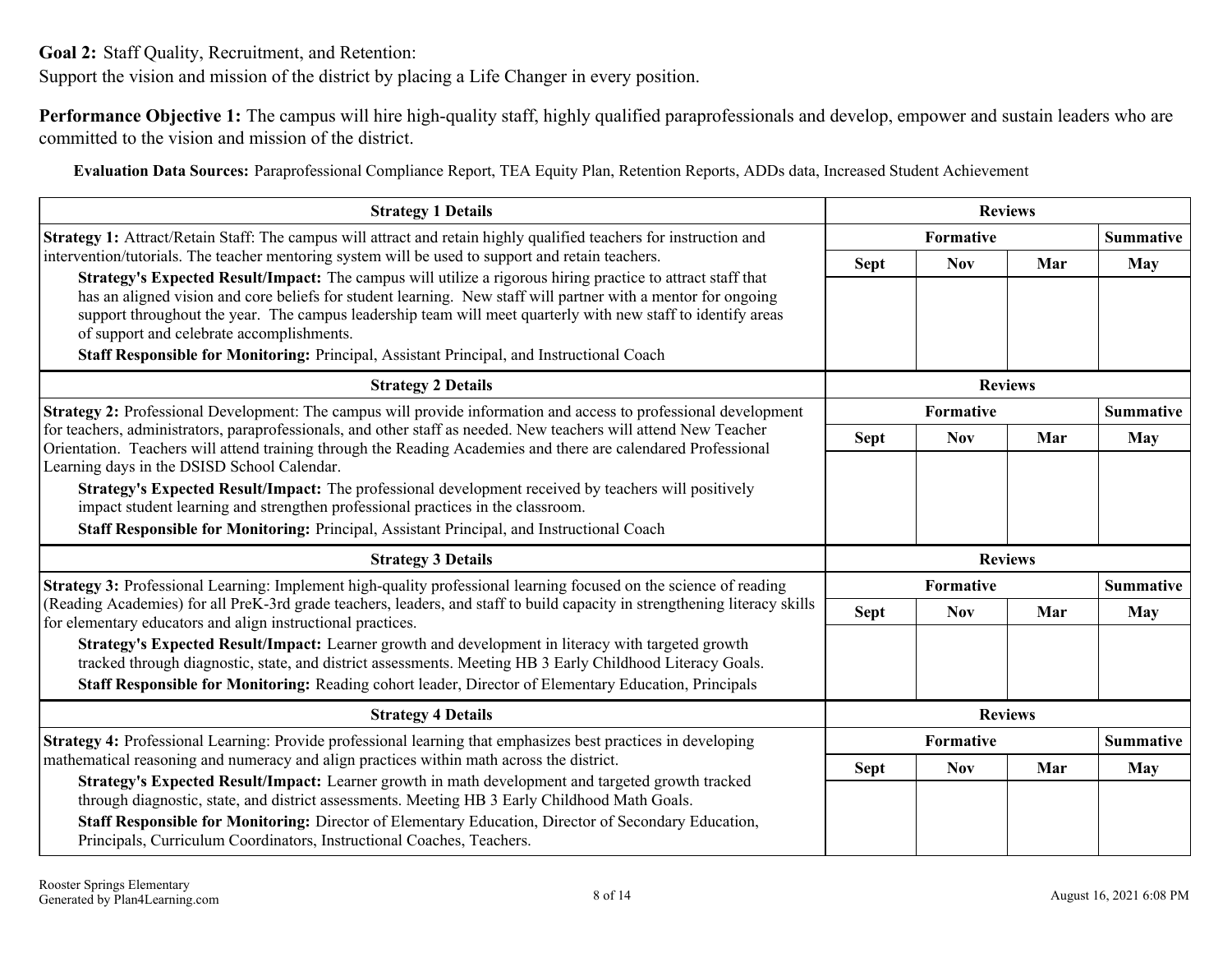<span id="page-8-0"></span>**Goal 3:** School Culture, Communication, and Compliance:

All students will be educated in a safe environment that promotes collaborative and positive communication within the organization that effectively and efficiently manages operational, programmatic, and fiscal compliance.

**Performance Objective 1:** The campus will ensure campus/district safety, engage parents and families in frequent and ongoing communications, and utilize fiscal transparency.

**Evaluation Data Sources:** Incident Reports, Budgets, Communications, Surveys

| <b>Strategy 1 Details</b>                                                                                                                                                                                                                                                          | <b>Reviews</b> |                  |     |                  |  |
|------------------------------------------------------------------------------------------------------------------------------------------------------------------------------------------------------------------------------------------------------------------------------------|----------------|------------------|-----|------------------|--|
| <b>Strategy 1:</b> Goal Setting (CNA/CIP): The campus has an established site-based decision making committee that                                                                                                                                                                 |                | <b>Formative</b> |     | <b>Summative</b> |  |
| focuses on the campus improvement planning process, and carries out responsibilities such as, but not limited to, the<br>campus calendar, professional development plans, budgets, accountability requirements, drop-out and attendance rates,<br>Federal/state requirements, etc. | <b>Sept</b>    | <b>Nov</b>       | Mar | <b>May</b>       |  |
| Strategy's Expected Result/Impact: At Rooster Springs Elementary, we will meet six times during the year<br>to promote excellence in education for all students through broad-based representation. The RSES CAC<br>provides valuable input to campus teams.                       |                |                  |     |                  |  |
| <b>Staff Responsible for Monitoring: Principal and Assistant Principal</b>                                                                                                                                                                                                         |                |                  |     |                  |  |
| <b>Strategy 2 Details</b>                                                                                                                                                                                                                                                          | <b>Reviews</b> |                  |     |                  |  |
| <b>Strategy 2:</b> Fiscal Compliance: To increase program effectiveness, eliminate duplication, and reduce fragmentation of                                                                                                                                                        |                | <b>Formative</b> |     | <b>Summative</b> |  |
| instructional programs, the campus will coordinate with the district in regards to budgets and federal (TI, TII, TIII,<br>TIV), state (SCE, SAMP), and local funds to provide appropriate programs, instruction, and services to all students                                      | <b>Sept</b>    | <b>Nov</b>       | Mar | <b>May</b>       |  |
| while maximizing the impact of available resources.                                                                                                                                                                                                                                |                |                  |     |                  |  |
| <b>Strategy 3 Details</b>                                                                                                                                                                                                                                                          | <b>Reviews</b> |                  |     |                  |  |
|                                                                                                                                                                                                                                                                                    |                |                  |     |                  |  |
| <b>Strategy 3:</b> Public Meeting: The campus holds an annual public meeting upon receipt of campus ratings from the Texas                                                                                                                                                         |                | <b>Formative</b> |     | <b>Summative</b> |  |
| Education Agency regarding performance and the campus improvement plan. Campus data is shared at the district<br>annual public meeting.                                                                                                                                            | <b>Sept</b>    | <b>Nov</b>       | Mar | <b>May</b>       |  |
| <b>Strategy's Expected Result/Impact:</b> Ensure a public meeting is scheduled and held at the campus.                                                                                                                                                                             |                |                  |     |                  |  |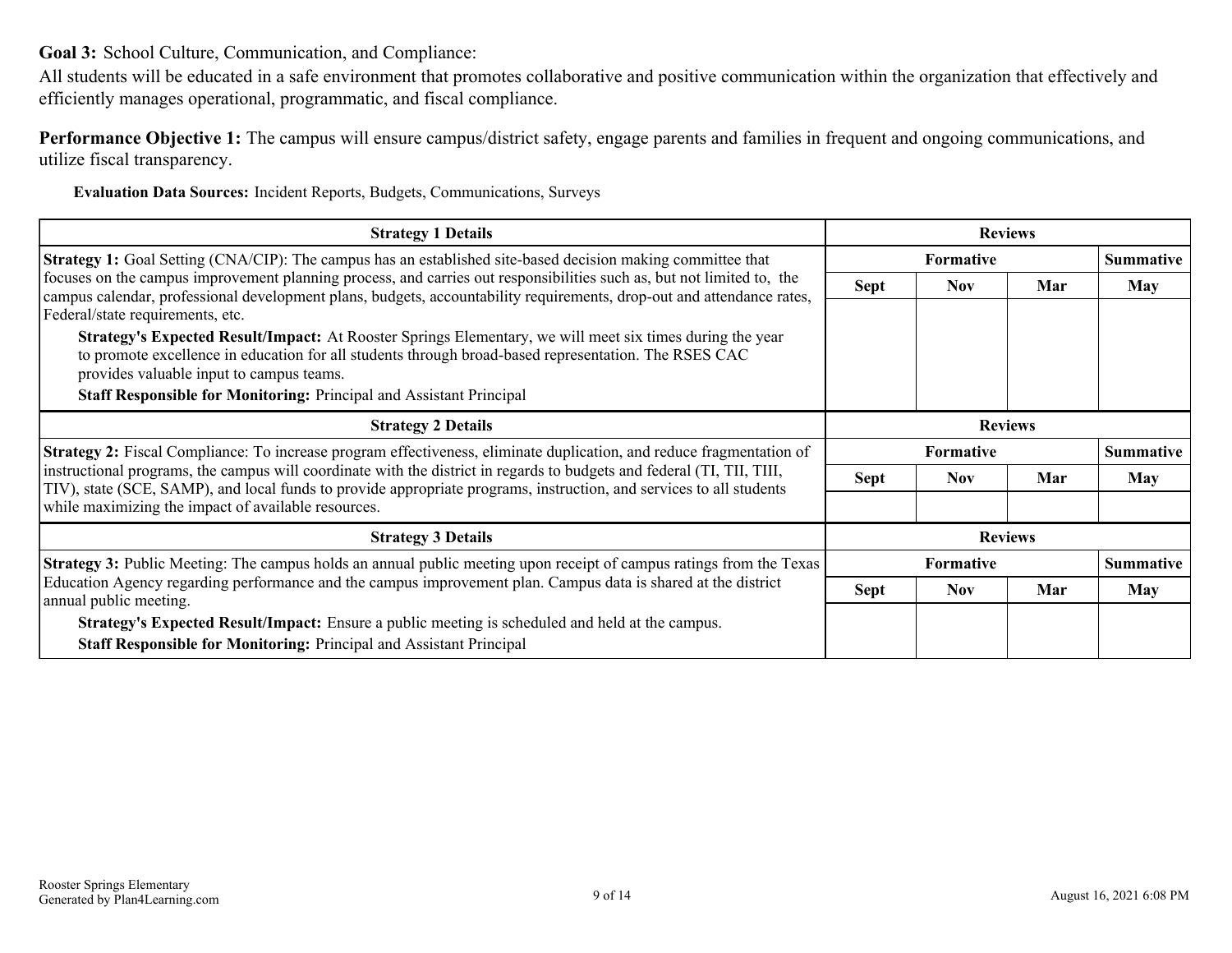| <b>Strategy 4 Details</b>                                                                                                                                                                                                                                                                                                                     | <b>Reviews</b> |                  |     |                  |
|-----------------------------------------------------------------------------------------------------------------------------------------------------------------------------------------------------------------------------------------------------------------------------------------------------------------------------------------------|----------------|------------------|-----|------------------|
| Strategy 4: Student Safety: The campus will utilize district aligned communication channels with area emergency                                                                                                                                                                                                                               |                | <b>Formative</b> |     | <b>Summative</b> |
| operations departments, provide training, manage security coverage, update the Emergency Operations Procedures, and<br>conduct safety/security audits. Equipment, hardware and software updates will be acquired as needed to enhance                                                                                                         | <b>Sept</b>    | Nov              | Mar | <b>May</b>       |
| campus security measures. The campus will conduct safety drills, require visitor sign in and badges, ensure perimeter<br>doors are locked and other precautions, as necessary.                                                                                                                                                                |                |                  |     |                  |
| Strategy's Expected Result/Impact: Ensure safety procedures are implemented and followed. The campus<br>will train staff in the Standard Response Protocol and additionally train the front office staff with volunteer<br>check-in systems, visitor check-in systems, and timely follow-up with safety concerns (door not latching,<br>etc). |                |                  |     |                  |
| Staff Responsible for Monitoring: Principal and Assistant Principal                                                                                                                                                                                                                                                                           |                |                  |     |                  |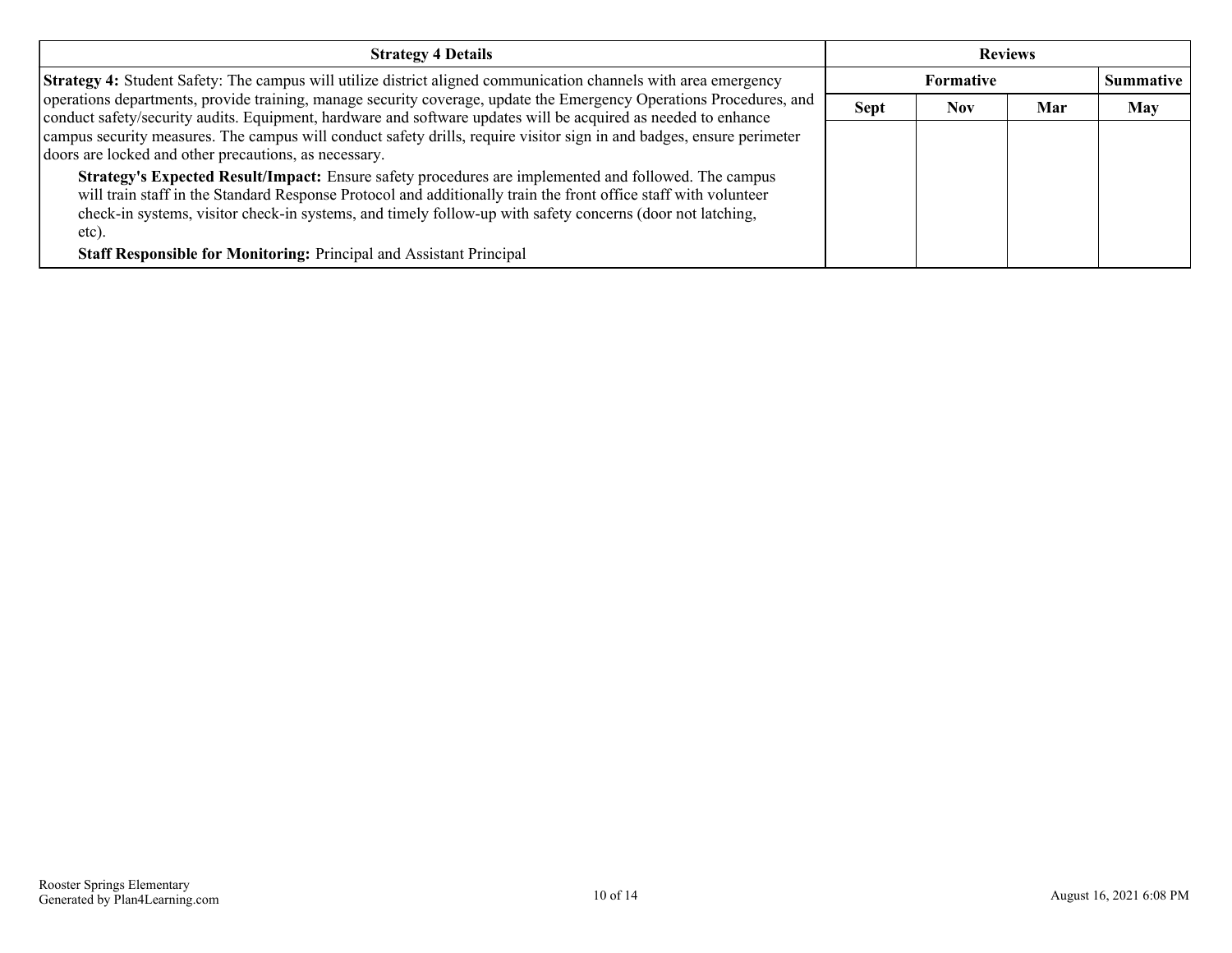<span id="page-10-0"></span>**Goal 4:** Social-Emotional, Mental, and Health Wellness:

DSISD will support and enhance students' social and emotional skills, attitudes, relationships, academic performance, and perceptions of classroom and school climate through comprehensive social-emotional/counseling and health wellness programs designed to address student needs.

**Performance Objective 1:** Promote social-emotional, mental, and health wellness for all students by increasing access to developed responsive support services as measured by surveys and feedback from students, parents, and staff.

**Evaluation Data Sources:** Survey data, response plans, counselor/MHP support data/MTSS operational reports,

| <b>Strategy 1 Details</b>                                                                                                                                                                                                                             |                  | <b>Reviews</b>   |                |                  |
|-------------------------------------------------------------------------------------------------------------------------------------------------------------------------------------------------------------------------------------------------------|------------------|------------------|----------------|------------------|
| Strategy 1: Early Intervention: The campus will follow the district's comprehensive school counseling program and                                                                                                                                     |                  | <b>Formative</b> |                | <b>Summative</b> |
| guidance services to support identified student needs regarding early mental health intervention, suicide prevention,<br>dating violence, conflict resolution, use of tobacco, and drug/violence prevention/intervention. The district will integrate | <b>Sept</b>      | <b>Nov</b>       | Mar            | <b>May</b>       |
| best practices on positive behavior interventions and support, grief-informed and trauma-informed care.                                                                                                                                               |                  |                  |                |                  |
| Strategy's Expected Result/Impact: Students will receive services and interventions related to their                                                                                                                                                  |                  |                  |                |                  |
| presented needs. Social, emotional, and academic growth will result in this responsive approach.                                                                                                                                                      |                  |                  |                |                  |
| <b>Staff Responsible for Monitoring: Principal</b>                                                                                                                                                                                                    |                  |                  |                |                  |
| <b>Strategy 2 Details</b>                                                                                                                                                                                                                             | <b>Reviews</b>   |                  |                |                  |
| Strategy 2: Addressing Abuse: The campus will adhere to the district policy addressing sexual abuse, sex trafficking,                                                                                                                                 | <b>Formative</b> |                  |                | <b>Summative</b> |
| and other maltreatment of children which includes methods for staff, student and parent awareness including prevention<br>techniques and warning signs of victims, actions for the safety and counseling of the victims and CPS reporting by staff    | <b>Sept</b>      | <b>Nov</b>       | Mar            | May              |
| and administrators.                                                                                                                                                                                                                                   |                  |                  |                |                  |
| Strategy's Expected Result/Impact: Equipping staff and all stakeholders with professional development<br>will assist with understanding, identifying, and responding to child maltreatment.                                                           |                  |                  |                |                  |
| <b>Staff Responsible for Monitoring: Principal</b>                                                                                                                                                                                                    |                  |                  |                |                  |
| <b>Strategy 3 Details</b>                                                                                                                                                                                                                             |                  |                  | <b>Reviews</b> |                  |
| <b>Strategy 3:</b> Anti-Bullying: The campus will ensure that the discipline management program provides for prevention,                                                                                                                              |                  | <b>Formative</b> |                | <b>Summative</b> |
| intervention, and education concerning unwanted physical and/or verbal aggression, sexual harassment, cyber-bullying,<br>bullying harassment on campus, school grounds, and in school vehicles. The district maintains an anti-bullying policy        | <b>Sept</b>      | <b>Nov</b>       | Mar            | <b>May</b>       |
| and will increase student awareness of the tip line.                                                                                                                                                                                                  |                  |                  |                |                  |
| Strategy's Expected Result/Impact: Bullying referrals will decrease as a result of the bullying protocols<br>and policy adherence by students and staff.                                                                                              |                  |                  |                |                  |
| <b>Staff Responsible for Monitoring: Principal</b>                                                                                                                                                                                                    |                  |                  |                |                  |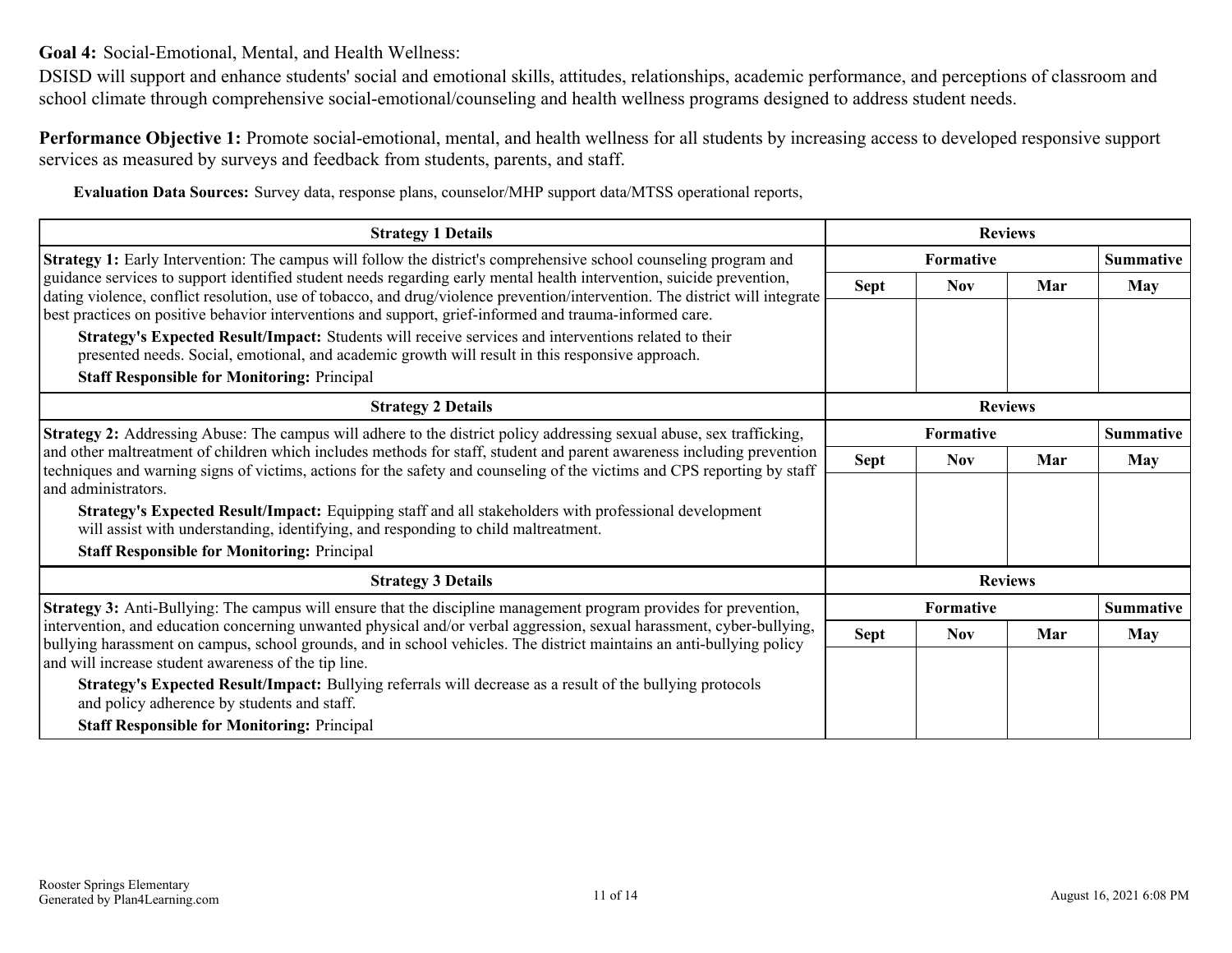| <b>Strategy 4 Details</b>                                                                                                                                              | <b>Reviews</b> |                  |     |                  |
|------------------------------------------------------------------------------------------------------------------------------------------------------------------------|----------------|------------------|-----|------------------|
| Strategy 4: SEL: Build capacity with teacher professional development of SEL and additional professional counseling                                                    |                | <b>Formative</b> |     | <b>Summative</b> |
| support within the district to address instructional loss, isolation, and anticipated increase in emotional distress as a<br>result of the pandemic.                   | <b>Sept</b>    | <b>Nov</b>       | Mar | <b>May</b>       |
| Strategy's Expected Result/Impact: Data showing increases in student sense of belonging, resilience, and<br>self-awareness skills. Academic achievement will increase. |                |                  |     |                  |
| <b>Staff Responsible for Monitoring: Principal</b>                                                                                                                     |                |                  |     |                  |
| <b>Strategy 5 Details</b>                                                                                                                                              | <b>Reviews</b> |                  |     |                  |
| <b>Strategy 5:</b> SEL: The campus will follow the district created TEKS-aligned comprehensive counseling curriculum that                                              |                | <b>Formative</b> |     | <b>Summative</b> |
| includes supports for elementary and secondary campuses.                                                                                                               | <b>Sept</b>    | <b>Nov</b>       | Mar | May              |
| Strategy's Expected Result/Impact: Utilization of social-emotional curriculum supports within lesson<br>design. Learner growth as indicated through surveys.           |                |                  |     |                  |
| <b>Staff Responsible for Monitoring: Principal</b>                                                                                                                     |                |                  |     |                  |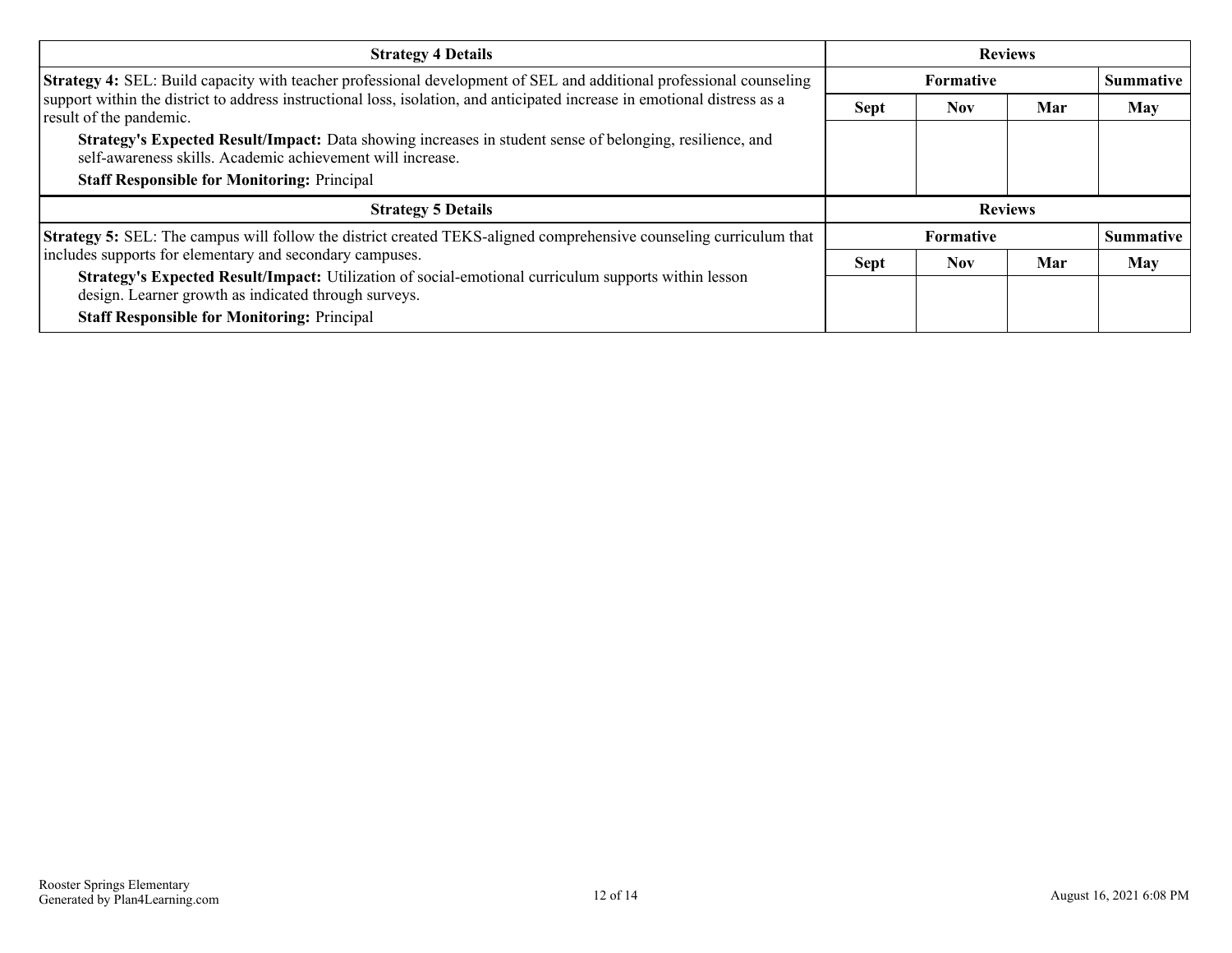### <span id="page-12-0"></span>**Goal 5:** Parent Engagement:

DSISD will increase parent engagement and stakeholder involvement at both the campus and district level by making families feel welcomed through building meaningful connections and increased communication throughout the district and on all campuses.

**Performance Objective 1:** An increase in parental engagement through participation in campus/district events, positive connections to campus/district with an increase in overall communication throughout the district.

**Evaluation Data Sources:** Culture/Climate Survey results, sign-in sheets for district/campus events.

| <b>Strategy 1 Details</b>                                                                                                                                                                                                              | <b>Reviews</b> |                  |     |                  |
|----------------------------------------------------------------------------------------------------------------------------------------------------------------------------------------------------------------------------------------|----------------|------------------|-----|------------------|
| Strategy 1: Parent and Family Engagement: The campus will educate and inform families about campus/district                                                                                                                            |                | <b>Formative</b> |     |                  |
| programs and services prior to the event to build capacity, understanding, and importance of parent and family<br>engagement. A variety of communication methods will be used, in a language that parent can understand, including,    | <b>Sept</b>    | <b>Nov</b>       | Mar | <b>May</b>       |
| but not limited to websites/social media, emails, school marquee, local newspaper communications, meet the teacher<br>night, open house, report card pickup, parent/guardian meetings, etc.                                            |                |                  |     |                  |
| Strategy's Expected Result/Impact: Increased participation in events and programs noted in sign-in sheets.<br>Use of climate/culture survey data along with website analytics will support feedback on implementation.                 |                |                  |     |                  |
| <b>Staff Responsible for Monitoring: Principal</b>                                                                                                                                                                                     |                |                  |     |                  |
| <b>Strategy 2 Details</b>                                                                                                                                                                                                              | <b>Reviews</b> |                  |     |                  |
| Strategy 2: Communicating Student Achievement to Parents: The campus will provide consistent, timely, and accurate                                                                                                                     |                | <b>Formative</b> |     | <b>Summative</b> |
| communication to parents on individual student achievement data through a variety of methods such as, but not limited<br>to student work samples, progress report updates, report cards, parent-teacher conferences, phone calls, etc. | <b>Sept</b>    | <b>Nov</b>       | Mar | <b>May</b>       |
| Strategy's Expected Result/Impact: Increased partnerships with parents and families and an increase in<br>student achievement and supporting the whole child.                                                                          |                |                  |     |                  |
| <b>Staff Responsible for Monitoring: Principal</b>                                                                                                                                                                                     |                |                  |     |                  |